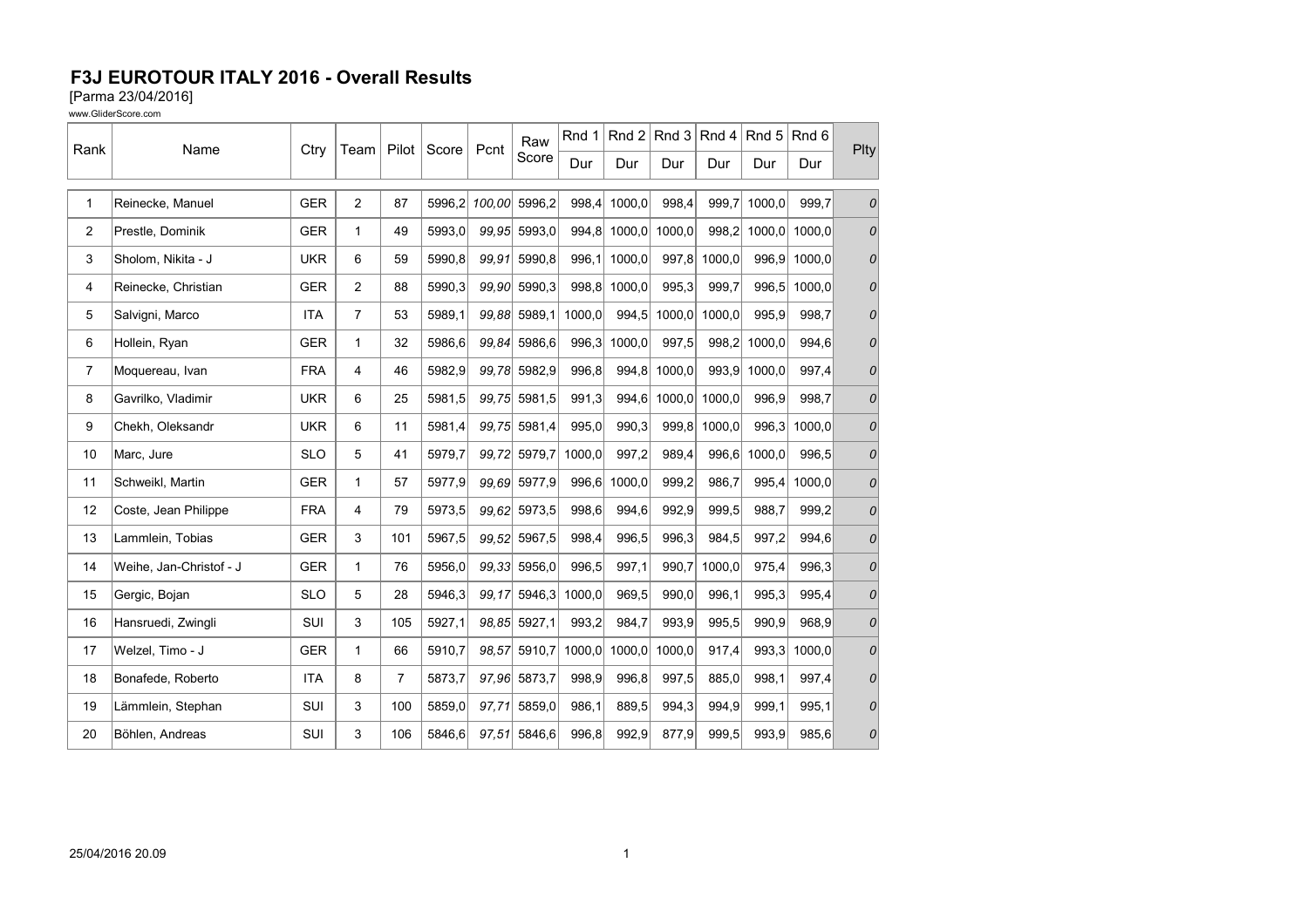[Parma 23/04/2016]

| Rank | Name                | Ctry       | Team           | Pilot | Score  | Pcnt  | Raw             | Rnd 1  | Rnd 2 |        | Rnd 3 Rnd 4 | Rnd 5  | Rnd 6 | Plty |
|------|---------------------|------------|----------------|-------|--------|-------|-----------------|--------|-------|--------|-------------|--------|-------|------|
|      |                     |            |                |       |        |       | Score           | Dur    | Dur   | Dur    | Dur         | Dur    | Dur   |      |
| 21   | Truffo, Thomas      | <b>ITA</b> | 6              | 63    | 5799,7 |       | 96,72 5799,7    | 997,4  | 806,4 | 998,1  | 1000,0      | 1000,0 | 997,8 | 0    |
| 22   | Hlastec, Jan        | <b>SLO</b> | 5              | 94    | 5793,5 | 96.62 | 5793.5          | 997,1  | 996,1 | 991.1  | 816.5       | 994.6  | 998.1 | 0    |
| 23   | Huggler, Niklaus    | SUI        | 3              | 107   | 5752,8 | 95.94 | 5752,8          | 947,4  | 989,0 | 893,4  | 930,5       | 994,9  | 997.6 | 0    |
| 24   | Rodenghi, Emanuele  | <b>ITA</b> | 8              | 81    | 5752,5 |       | 95,94 5752,5    | 995,6  | 987,0 | 994,2  | 795,2       | 991,7  | 988,8 | 0    |
| 25   | Allnoch, Norbert    | <b>GER</b> | $\overline{c}$ | 85    | 5749,4 | 95,88 | 5749,4          | 985,9  | 988,0 | 994,7  | 998,7       | 801,6  | 980,5 | 0    |
| 26   | Brem, Andreas       | <b>GER</b> | $\overline{2}$ | 86    | 5729,2 | 95,55 | 5729,2          | 981,7  | 996,1 | 973,2  | 995,6       | 800,3  | 982,3 | 0    |
| 27   | Galeazzi, Robin     | <b>FRA</b> | 4              | 77    | 5656,8 |       | 94,34 5656,8    | 997,2  | 991,6 | 993,3  | 993,6       | 682,2  | 998,9 | 0    |
| 28   | Purbrick, Daan      | <b>FRA</b> | 4              | 50    | 5638,8 | 94.04 | 5638,8          | 994,9  | 992,5 | 1000,0 | 687,0       | 995,5  | 968,9 | 0    |
| 29   | Allnoch, Michaela   | <b>GER</b> | $\mathbf{1}$   | 84    | 5630,5 | 93,90 | 5630,5          | 968,6  | 977,0 | 881,2  | 984,5       | 828,2  | 991,0 | 0    |
| 30   | Duss, Cederic - J   | SUI        | 3              | 102   | 5614,5 |       | 93.63 5614,5    | 994,9  | 990,4 | 996,8  | 641,5       | 994,1  | 996,8 | 0    |
| 31   | Marc, Tilen - J     | <b>SLO</b> | 5              | 42    | 5477,1 | 91,34 | 5477,1          | 996,1  | 993,2 | 995,6  | 997,2       | 995,5  | 499.5 | 0    |
| 32   | Heberle, Boris      | SUI        | 3              | 104   | 5460,2 | 91.06 | 5460,2          | 980,2  | 983,9 | 986,2  | 996,8       | 650,5  | 862.6 | 0    |
| 33   | Mazza, Roberto      | <b>ITA</b> | 8              | 44    | 5432,5 |       | $90,60$ 5432,5  | 1000,0 | 769,1 | 995,8  | 991,5       | 991,3  | 684,8 | 0    |
| 34   | Mahmoudi, Darius    | <b>GER</b> | 1              | 83    | 5420,1 | 90,39 | 5420,1          | 989,1  | 997,1 | 999,1  | 995,2       | 692,5  | 747,1 | 0    |
| 35   | Generali, Giuseppe  | <b>ITA</b> | 6              | 26    | 5406.9 | 90.17 | 5406,9          | 982,8  | 655,8 | 963,7  | 837,7       | 976,4  | 990.5 | 0    |
| 36   | Lombardo, Paolo     | <b>ITA</b> | 8              | 39    | 5405,3 |       | $90, 15$ 5405,3 | 987,3  | 951,0 | 531,3  | 992,6       | 990,6  | 952,5 | 0    |
| 37   | Bilkey, Jerome      | <b>FRA</b> | 4              | 78    | 5362,4 | 89,43 | 5362,4          | 1000,0 | 979,2 | 998,8  | 725,5       | 999,4  | 659,5 | 0    |
| 38   | Porcar, Guillome    | <b>FRA</b> | 4              | 48    | 5277,0 | 88.01 | 5277,0          | 997,4  | 661,9 | 998,2  | 997,4       | 990,9  | 631,2 | 0    |
| 39   | Petrenko, Aleksandr | <b>UKR</b> | 6              | 98    | 5261,8 |       | 87,75 5261,8    | 998,9  | 996,9 | 995,3  | 1000,0      | 942,5  | 328,2 | 0    |
| 40   | Petrenko, Sergii    | <b>UKR</b> | 6              | 97    | 5101.0 | 85,07 | 5101,0          | 993,9  | 791,1 | 814.0  | 1000,0      | 855,9  | 646,1 | 0    |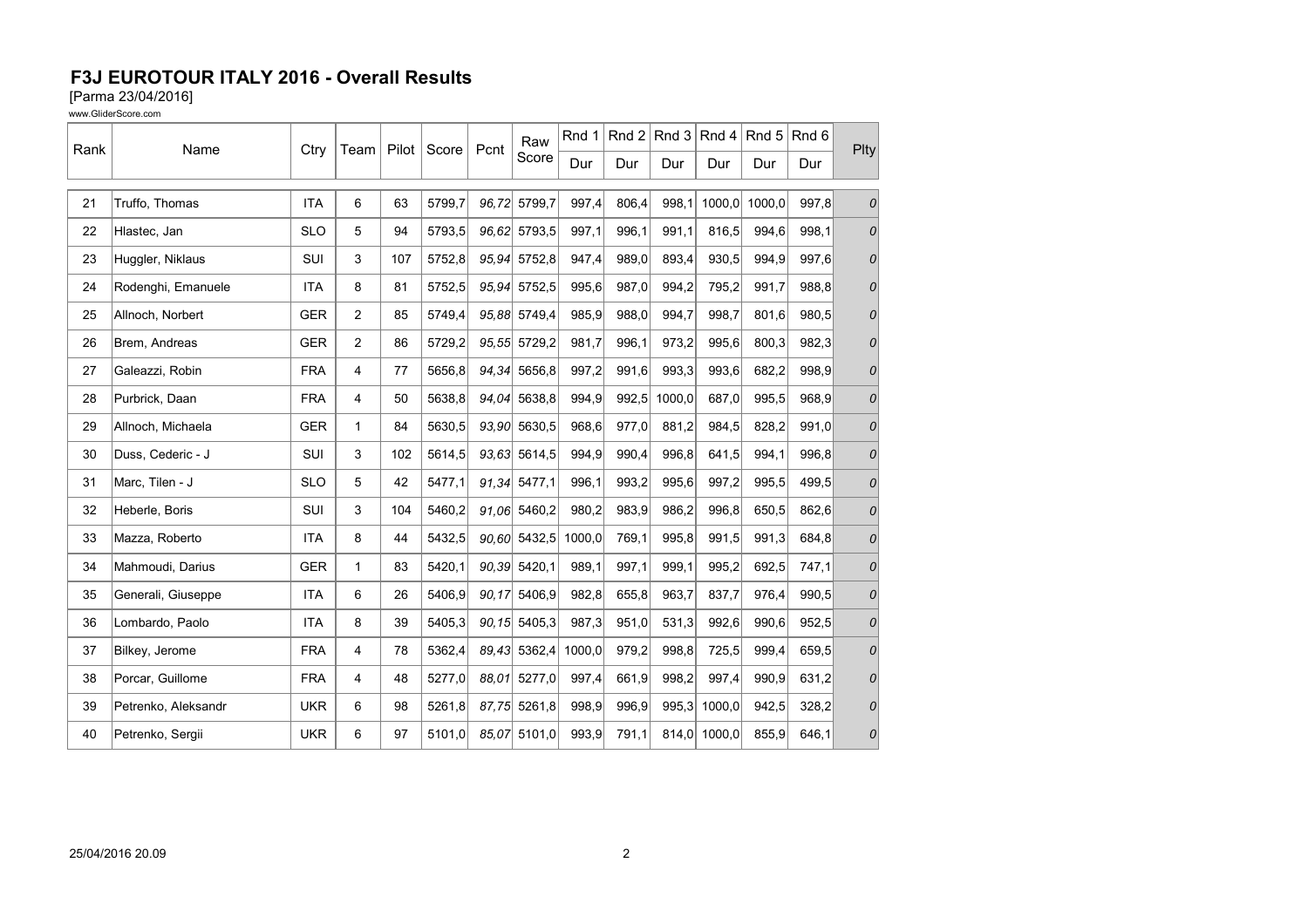[Parma 23/04/2016]

|        | Name                    |            |                |                |        |       | Raw          | Rnd 1  | $ $ Rnd 2 |        | Rnd $3$ Rnd $4$ | $\mathsf{Rnd} 5$ | Rnd 6  | Plty          |
|--------|-------------------------|------------|----------------|----------------|--------|-------|--------------|--------|-----------|--------|-----------------|------------------|--------|---------------|
| Rank   |                         | Ctry       | Team           | Pilot          | Score  | Pcnt  | Score        | Dur    | Dur       | Dur    | Dur             | Dur              | Dur    |               |
| 41     | Camporini, Stefano      | <b>ITA</b> | 8              | 8              | 5054,6 |       | 84,30 5054,6 | 996,1  | 768,0     | 993,0  | 816,2           | 506,6            | 974,7  | 0             |
| 42     | Aramini, Alessandro - J | <b>ITA</b> | $\overline{7}$ | $\overline{2}$ | 5038.4 | 84.03 | 5038,4       | 991,0  | 994,3     | 999.1  | 996.6           | 663,8            | 393.6  | 0             |
| 43     | Comanducci, Maurizio    | <b>ITA</b> | 8              | 12             | 4991,7 | 83,25 | 4991,7       | 994,8  | 996,9     | 1000,0 | 0,0             | 1000,0           | 1000.0 | 0             |
| 44     | Gadan, Richard          | <b>FRA</b> | $\overline{4}$ | 80             | 4972,1 |       | 82,92 4972,1 | 991,9  | 728,7     | 893,2  | 712,7           | 659,0            | 986,6  | 0             |
| 45     | Generali, Marco         | <b>ITA</b> | $\overline{7}$ | 27             | 4846.1 |       | 80.82 4846.1 | 997,6  | 360,8     | 1000.0 | 821,1           | 999.2            | 667.4  | 0             |
| 46     | Schneuwly, Markus       | <b>SUI</b> | 2              | 89             | 4834,6 |       | 80.63 4834,6 | 950,0  | 736,2     | 988,1  | 597,1           | 999,7            | 563,5  | 0             |
| 47     | Thévenaz, Jean          | SUI        | 2              | 90             | 4613,2 |       | 76,94 4613,2 | 973,9  | 703,7     | 983,4  | 966,5           | 985,7            | 0,0    | 0             |
| 48     | Begnozzi, Leonardo - J  | <b>ITA</b> | $\overline{7}$ | 6              | 3934,4 | 65,61 | 3934.4       | 1000,0 | 996,1     | 988,3  | 950,0           | 0,0              | 0,0    | 0             |
| 49     | Gallizia, Giuseppe      | <b>ITA</b> | 9              | 23             | 3515,8 |       | 58,63 3515,8 | 995,2  | 995,9     | 610,2  | 914,5           | 0.0              | 0,0    | $\mathcal{O}$ |
| 50     | Menozzi, Francesco      | <b>ITA</b> | $\overline{7}$ | 45             | 3472,0 |       | 57,90 3472,0 | 993,6  | 723,2     | 996,3  | 758,9           | 0,0              | 0,0    | 0             |
| 51     | Gallizia, Carlo         | <b>ITA</b> | 9              | 20             | 3430,0 |       | 57,20 3430,0 | 631,0  | 998,4     | 998,1  | 802,5           | 0,0              | 0,0    | $\mathcal{O}$ |
| 52     | Stempihar, Oskar - J    | <b>SLO</b> | 5              | 95             | 3349,0 |       | 55,85 3349,0 | 993,0  | 785,8     | 956,2  | 614.0           | 0.0              | 0.0    | $\mathcal{O}$ |
| 53     | Ganassi, Simone         | <b>ITA</b> | 8              | 82             | 2992,1 |       | 49,90 2992,1 | 999,1  | 999,4     | 993,6  | 0,0             | 0,0              | 0,0    | 0             |
| 54     | Gallizia, Alberto       | <b>ITA</b> | 9              | 18             | 2593,7 | 43,26 | 2593,7       | 587,7  | 785,8     | 787,9  | 432,3           | 0,0              | 0,0    | $\mathcal{O}$ |
| 55     | Gallizia, Filippo       | <b>ITA</b> | 9              | 21             | 1000,0 | 16,68 | 1000,0       | 1000,0 | 0,0       | 0,0    | 0,0             | 0,0              | 0,0    | 0             |
| $= 56$ | Gallizia, Marco - J     | <b>ITA</b> | 9              | 24             | 0,0    | 0.00  | 0,0          | 0,0    | 0,0       | 0,0    | 0,0             | 0.0              | 0,0    | 0             |
| $= 56$ | Gallizia, Giovanni      | <b>ITA</b> | 9              | 22             | 0,0    | 0,00  | 0,0          | 0,0    | 0,0       | 0,0    | 0.0             | 0,0              | 0,0    | $\mathcal{O}$ |
| $=56$  | zz, 2                   |            | 2              | 92             | 0,0    | 0,00  | 0,0          | 0,0    | 0,0       | 0,0    | 0,0             | 0,0              | 0,0    | 0             |
| $= 56$ | zz, 5                   |            | 5              | 96             | 0,0    | 0.00  | 0,0          | 0,0    | 0,0       | 0,0    | 0,0             | 0.0              | 0,0    | 0             |
| $= 56$ | Cernigoj, Matjaz        | <b>SLO</b> | 5              | 10             | 0,0    | 0,00  | 0,0          | 0,0    | 0,0       | 0,0    | 0,0             | 0,0              | 0,0    | 0             |